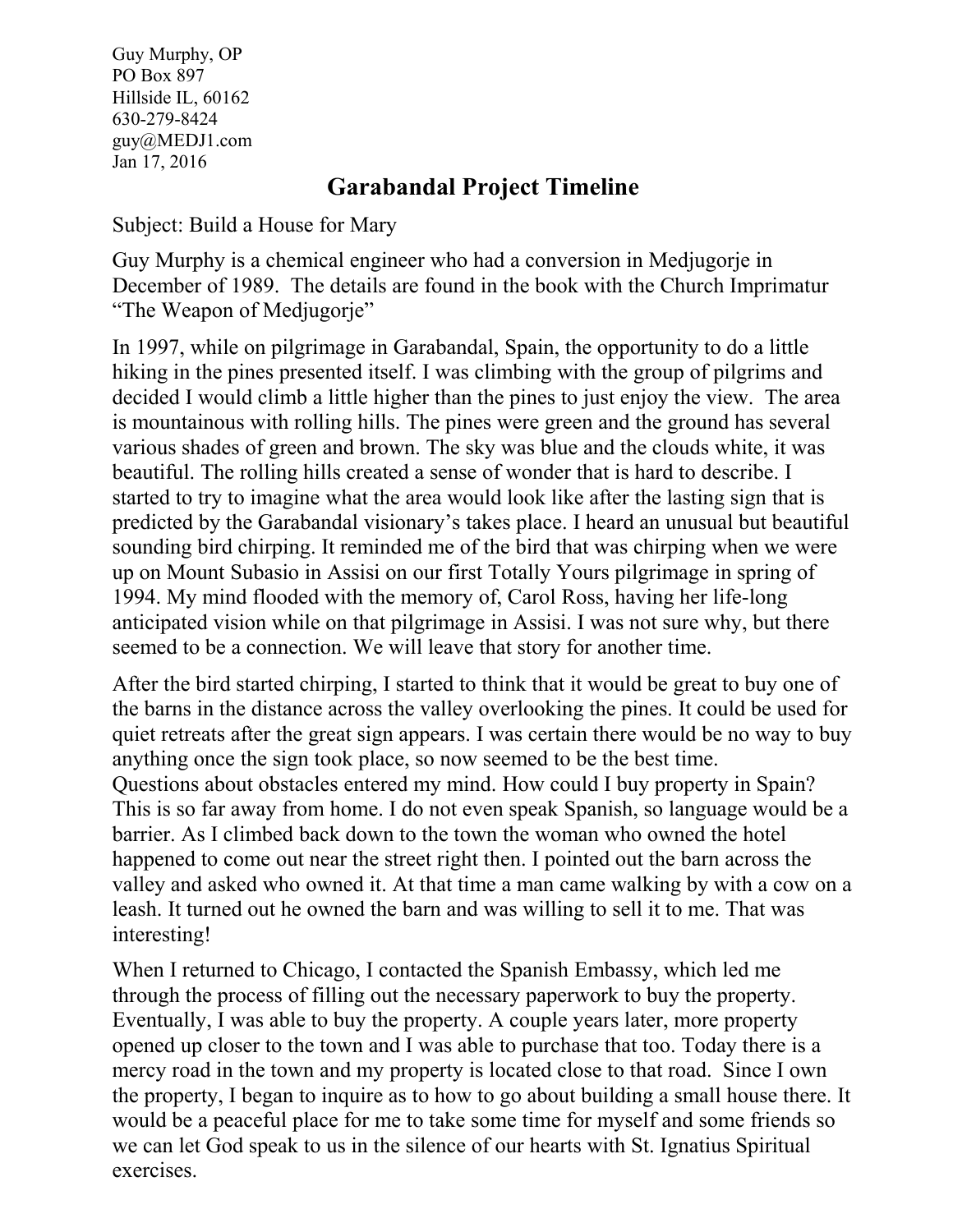## **Fast forward to February 2001**

For the past 25 years, my parents have taken a six-week vacation to the beautiful island of Maui. They rent a condo at Whalers Village on the 11th floor overlooking the beach. They have always invited all their children to come visit them there. I have been taking a vacation to visit with them there every year since 1996. This has always been a refuge for me, allowing a time to rest from all the travelling that I do with pilgrimages and my engineering troubleshooting work. The number one priority while on these visits has been writing my books, "The Weapon of Medjugorje" and "Angels of the New Era", but I also enjoy relaxing, and praising God for His beautiful creation, Maui is very much a little paradise. Each evening, I would go for a walk along the beach with the Blessed Mother and pray a couple of Rosaries. One evening, as I was returning to the condo, I was overcome by Our Lady's presence. The experience seemed so real. I could not see Her or hear Her, but somehow, I sensed She was telling me, "wait, do not go in yet." I just stopped on the beach and enjoyed the beauty of nature. The moon lit up a path on the ocean that made it look like a golden carpet that one could walk on. I could see the Island of Lanai in the distance, it was so beautiful. I enjoyed the warm gentle breeze on my skin, and the fact that there were no mosquitos. As I listened to the waves gently crashing on the shore, I sensed Our Lady saying, "Build a house for Me!" I was in awe that she would make this request of me, but, I just enjoyed Her peaceful presence and the peaceful moment. Later I went back to the condo.

Today there are many employees to answer the phones at my pilgrimage company, Totally Yours. Back then there was just an answering machine, so even though I was on vacation, I would work an hour in the day and an hour in the evening to keep up with the pilgrims. I would call home (my office is in my home) and retrieve the messages that were left on my answering machine and write them down. The following day at an appropriate time, I would return calls.

The very evening that I felt Our Lady asked me to build her a house, one of the messages on my answering machine was from Garabandal. It was after 11:00 pm at night and since Spain was 11 hours ahead of Maui time, it was already 10 am there. Totally Yours runs a pilgrimage every year to Lourdes, Garabandal and Fatima. We have to book the hotels one year in advance so my first thought was, "I wonder if there was a problem with our reservation." I returned the call to Garabandal. As it turned out, they had information about my property. The lady at the hotel tried to tell me, but she spoke mostly Spanish and then she said, "wait, there is someone here who can speak English." To my surprise, one of the original visionaries, Mary Lowly, was in town and she spoke English! She got on the phone to translate. I said, "Thank you so much, Mary for taking time to translate for me. That is so kind of you. What is the message?"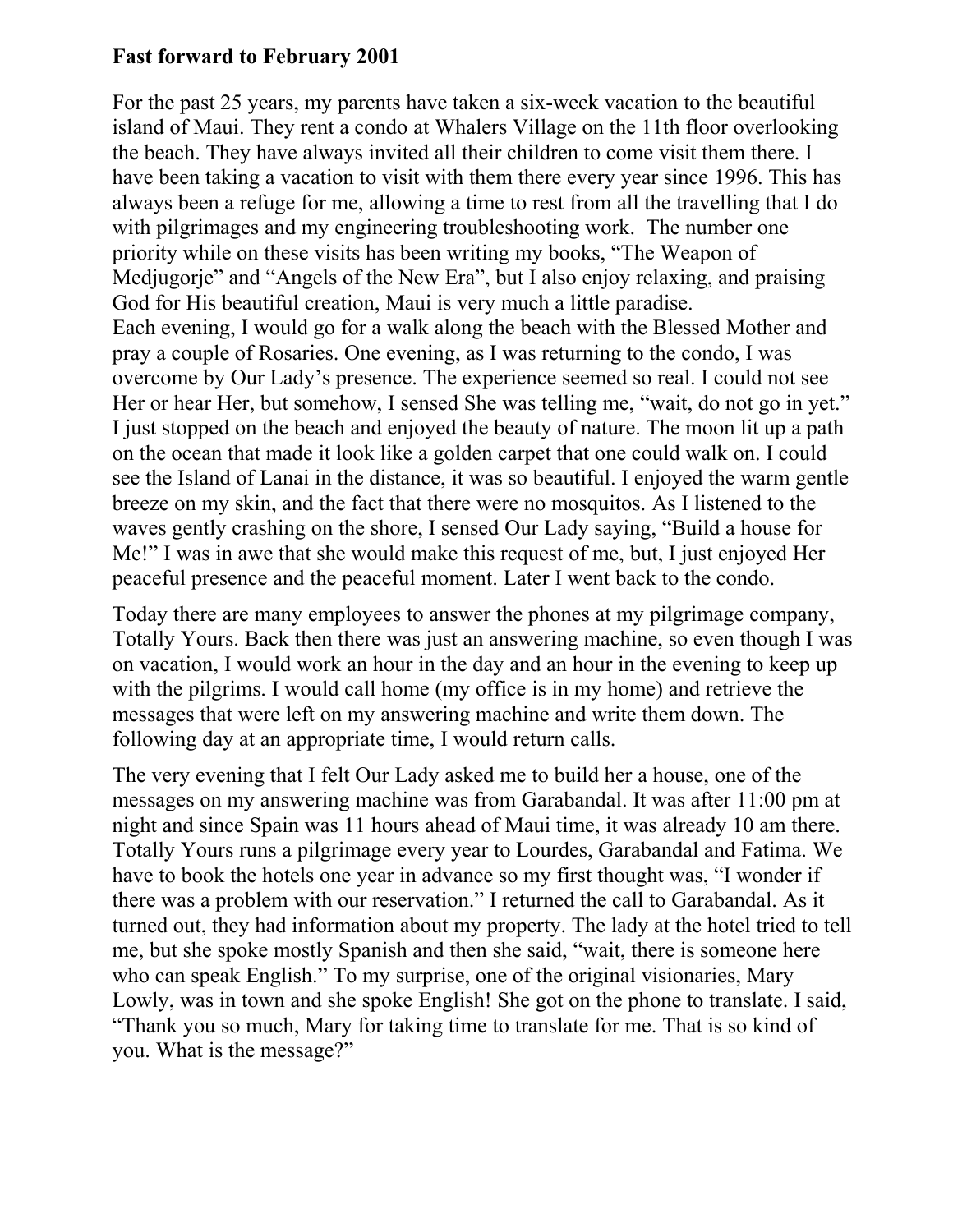In the background, I heard someone speaking in Spanish, "Blee, ablee, ablee!' **"If you want"** "Blee, ablee!' **"To build a house"** "Blee, ablee!**' "On your property"** "Blee, ablee!' Mary translated, **"In Garabandal, your property is between the rural and urban zones. You can get an architect to come up with floor plans and submit it to the city council. They review the plans and the zones every three years and will decide if they will give you a permit."**

I thanked her, ended the call and immediately remembered the inspiration I just had about Our Lady saying, "Build a House for Me." My memory shifted to the video footage of those Garabandal girls having their visions and doing all those miraculous things. I was in awe for a long time trying to digest and process what had happened, it certainly seemed to be no coincidence.

I was so convinced that God was guiding the project and it was going to be a slam dunk to get that approval for the building permit that I hired an architect who developed floor plans. Three years later, the city council rejected the permit. I could not believe it. Three years later, the city council rejected the permit again. Three years later, the city council rejected it again. They said my property was not big enough to build and the next-door neighbor would not sell me their property. Finally, I had to surrender the situation to God.

On February 3, 2014, as I attended a prayer group in Glenview IL, where the Sacred Heart, Jesus frequently appears to a visionary named, Ann Patterson. For all these years, Jesus did not say any details about the Garabandal project. On this day, Jesus told the whole prayer group through Ann that I was to go to Garabandal before May 1<sup>st</sup>. Further, He requested that I recite a series of prayers and consecrate the property to St. Joseph. Totally Yours, publishes the Sacred Heart messages on our web site, [www.MEDJ1.com.](http://www.medj1.com/)

The timing was right as I was leading a group to Italy and Medjugorje for the Canonization of Saint John Paul II that would finish up on April 28th. After the pilgrimage, I headed to Garabandal while the rest of the pilgrims flew home. I recited the prayers and dedicated the land to St. Joseph. The very next day, the neighbors on the other side of the property sold me their land. The City Council approved the project and said the land was going to be large enough to build on.

I was convinced my plan was all set and ready to go until October 2014, when Dr. Rosalie Turton of the 101 Foundation came to the suburbs of Chicago to speak at our Totally Yours Marian Conference. As Dr. Rosalie and I discussed the Garabandal House plans, she expressed how very excited she was about the plans except there was one problem. She emphatically said, "It needs to be BIGGER." I explained to her, "I cannot afford bigger." She replied, "This property is so important for the world's situation, you are just thinking about yourself and your personal retreats." I had to admit, "Yes, so?" She challenged me, "So, Bigger!" I tried to make excuses, "But, but, but." She interrupted, "No, buts, bigger!" She reassured me, "God will provide."